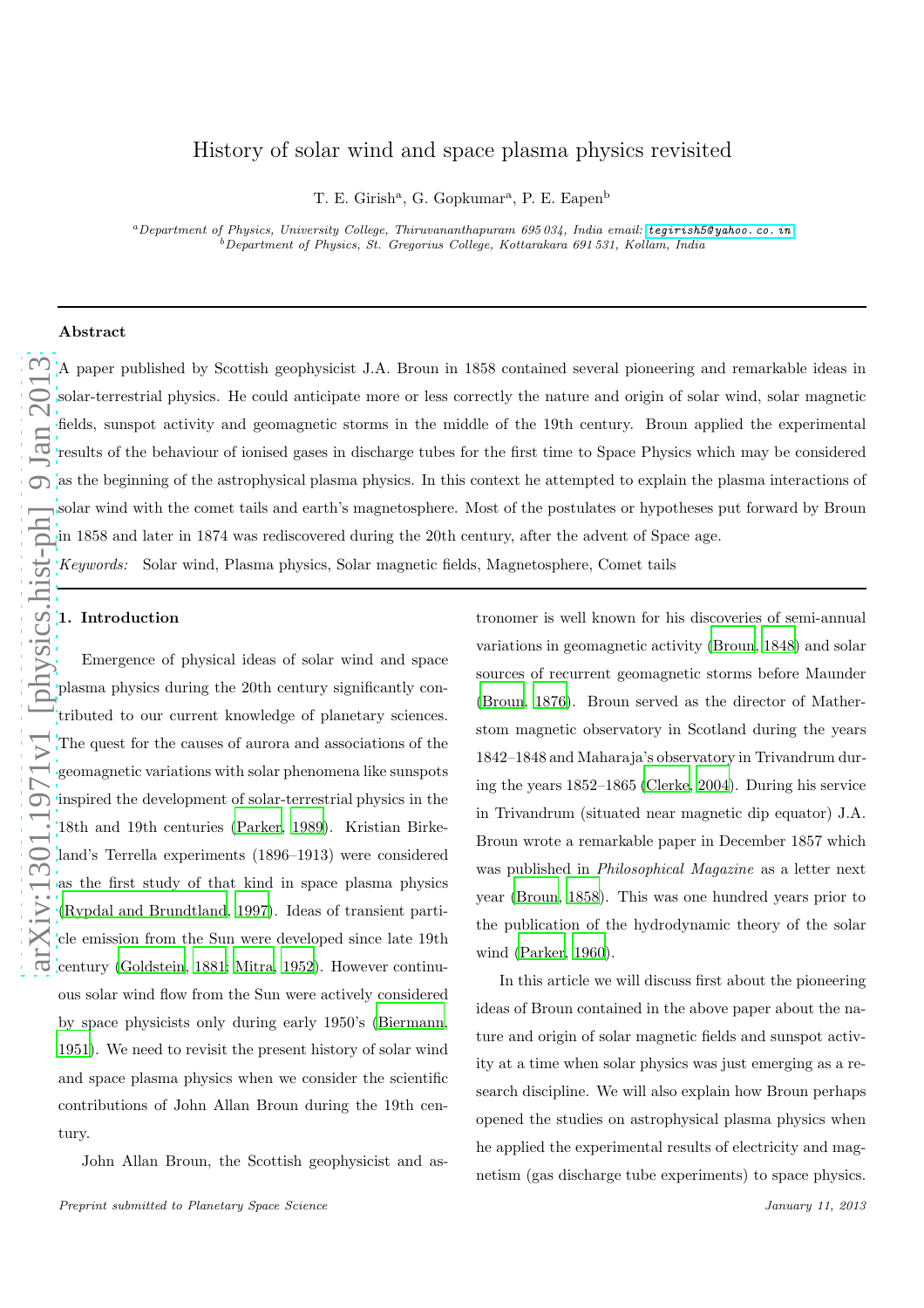The nature of solar wind type medium filling the interplanetary space and its interaction with plasma bodies like comets and earth's magnetosphere as envisaged by Broun in his paper [\(Broun](#page-6-8), [1858](#page-6-8)) during the middle of 19th century will be then discussed. It is interesting to find that experimental confirmation to Broun's postulates/hypotheses in 1858 and later in 1874 could be possible only during the second half of 20th century with the advent of space age.

# 2. Broun's ideas of solar magnetic fields and sunspot activity in the year 1858

After the discovery of sunspot cycle [\(Schawabe, 1844\)](#page-6-10) the attempts to connect sunspot activity with geomagnetic phenomena was purely statistical or empirical in nature and lacked physical models to support the same. In order to explain certain laws of geomagnetic variations observed in Europe and Trivandrum, Broun proposed some new ideas about sunspot activity and solar magnetic fields with some physical insight in his *Philosophical Magazine* paper [\(Broun](#page-6-8), [1858\)](#page-6-8). The relevant portions from the text of the above paper will be cited below (given within inverted comas). We have given our explanatory notes in the modern scientific perspective for each citation which are numbered serially in the small Roman numerals. The page numbers refers to the original paper of Broun.

- (i) "page 94: Does not sun act as a magnet, perhaps as an electromagnet, the currents forming it being within its atmosphere?"
	- The origin of solar magnetic fields is due to an electromagnetic induction process involving an electromagnet and currents flowing in the solar atmosphere. This can be considered as an early anticipation of dynamo models of astrophysical magnetic fields by Broun.
- (ii) "page 94: Are not the solar spots disruptions of the current due to positions of planets in the plane of its equator?"
- J.A. Broun was one of the earliest proponents of the theory of possible physical connections between planetary dynamics, sunspot activity and origin of solar magnetic fields which was followed by others in the 19th century (De La Rue and Loe [1865;](#page-6-11) [De La Rue, Stewart and Loewy](#page-6-12), [1872](#page-6-12)). This is also a topic of current interest [\(Hung](#page-6-13), [2007](#page-6-13)). Planets in our solar system are known to revolve the sun in orbits situated close (within ten degrees) to the heliographic equator [\(Novotny and Fairbridge](#page-6-14) [1967\)](#page-6-14).
- (iii) "page 95: If the sun act as a magnet it is possible from the analogy of our earth, that its magnetic poles will not coincide with the poles of rotation; perhaps even the poles may have unequal forces. In such a case, it might be expected that the fact could be determined from our magnetic observations."
	- Broun's remarkable and intuitive perception of the nature of large scale solar magnetic fields. During sunspot minimum and declining phases of the sunspot cycles large scale solar magnetic fields often resembles a tilted dipole configuration [\(Shultz, 1973;](#page-6-15) [Zirker](#page-7-0), [1977\)](#page-7-0). North-south asymmetry in the strength of solar polar magnetic fields and differences in the epochs of reversals in northern and southern helio hemispheres are well documented in the solar-terrestrial literature of recent times [\(Babcock, 1959;](#page-6-16) [Makarov and Makarova, 1996\)](#page-6-17). Broun's idea of inferring properties of solar magnetic fields from geomagnetic data is also acceptable in the modern cotext [\(Lockwood, Stamper and Wild,](#page-6-18) [1999;](#page-6-18) [Love, Rigler and Gibson](#page-6-19), [2012\)](#page-6-19).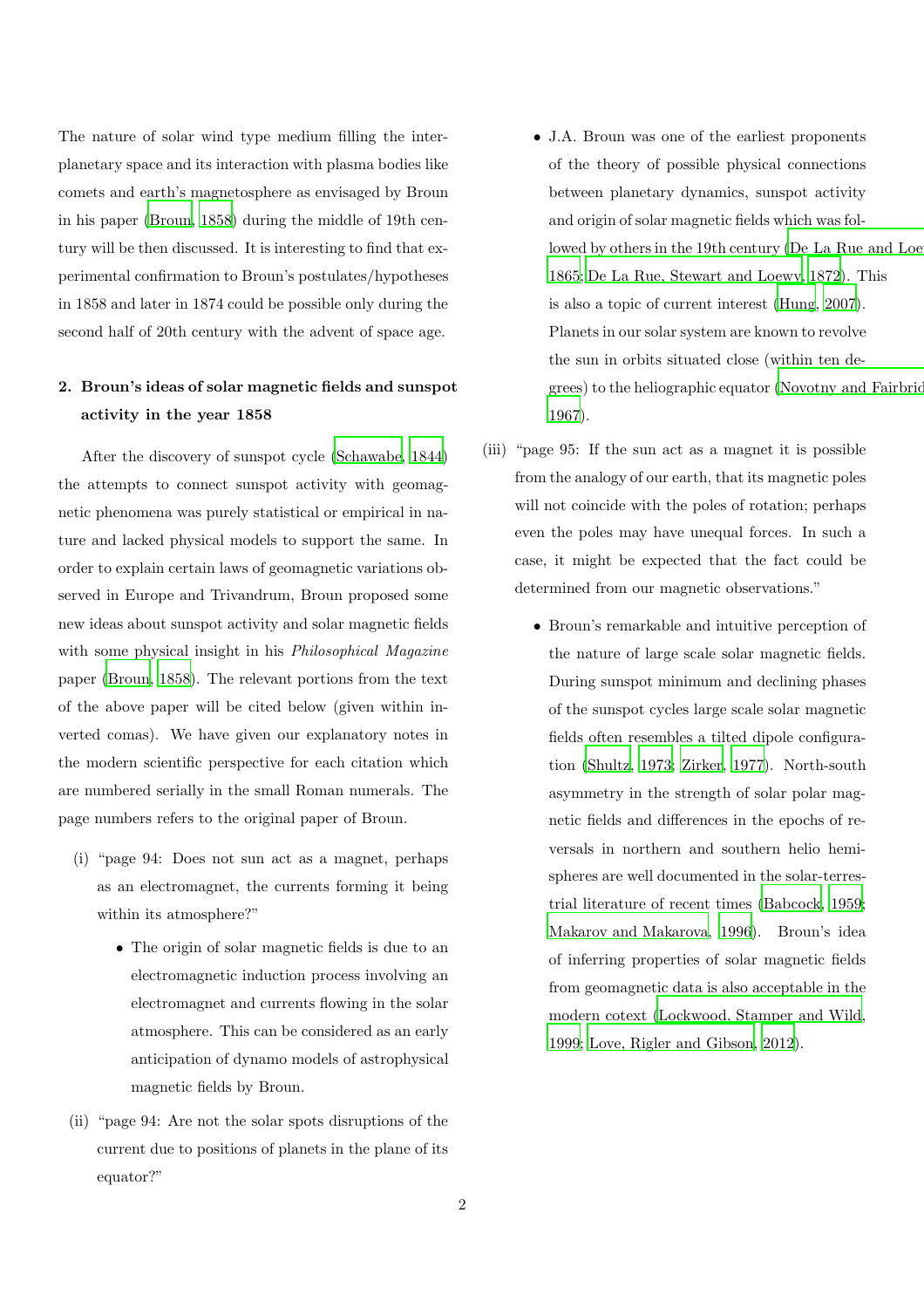# 3. Beginning of astrophysical plasma physics: Broun's ideas of solar wind and its interaction with comets and earth's magnetosphere.

Studies on the electric discharge lamps and electric arcs [\(Crowther](#page-6-20), [1969;](#page-6-20) [Maecker, 2009\)](#page-6-21) inspired the investigations on the discharge of electricity through rarefied gases in the 19th century [\(Thompson, 2005](#page-7-1)). This later contributed to the development of atomic physics and plasma physics. J.A. Broun was perhaps the first physicist to apply the results of discharge tube experiments in electromagnetism to space physics which may be considered as the beginning of astrophysical plasma physics. In this section we will describe about these pioneering ideas of Broun published in his philosophical magazine paper [\(Broun, 1858\)](#page-6-8). As in the previous section citations of relevant passages on the above paper will be presented here with our brief explanatory notes.

- (iv) "page 96: Sir John Herschel, I believe has somewhere suggested electricity as the cause which directs the tail of comets.... Are not comets formed by magnetic gases? Is not the tail of the comet due to the directive action of the solar magnet, the curvature of the tail, sometimes seen, being due to the position of solar magnetic poles relatively to the path of the comet? Is not the condensation of comet, when approaching the sun, a phenomenon similar to those observed by Dr. Faraday and M. Plücker in their recent researches on the action of the poles of a magnet on certain gases or liquids?."
	- Scientists prior to Broun suggested a polar force probably of electrical nature from the sun acting on the comet tails during its passage towards the sun [\(Mendis, 2006\)](#page-6-22). Broun proposes that the observed changes in the tail of comets may be due to the action of extended solar magnetic fields in the interplanetary space. He considers this phenomena analogous to the behavi-

our of ionised gases like hydrogen in electric discharge tubes under the action of external magnetic fields as observed by scientists of his time like Plücker in Germany and Micheal Faraday in England (Plücker, 1858).

- This is an interesting example of the Broun's intuitive guess of the interaction of interplanetary magnetic field (carried by the solar wind) with the cometary plasma at least hundred years prior to the satellite era during which it was experimentally confirmed [\(Biermann, 1963\)](#page-6-24).
- (v) "page 97: Is not the zodiacal light the magnetic aether in a luminous state, repelled by the solar magnetic poles?

Does not zodiacal light revolve around the sun? If so, what is its period of revolution? Are not the extent and the intensity of zodiacal light

related to the periods of spots as Cassini and Mairan supposed?"

• Scientists of the 19th century invoked the idea of an ether type media filling the interplanetary space to felicitate any kind of energy (example: sunlight) or physical action propagating through the same. J.A. Broun also shared a similar idea to explain the physical action of solar magnetic fields on distant objects in interplanetary medium such as cometary plasma. If one assumes an earth like magnetic field existing on the sun with a strength around  $0.4 \times$  $10^{-4}$  T it will be reduced to  $2.5 \times 10^{-17}$  T near earth by inverse square law variations. Like [Mairan \(1754](#page-6-25)) Broun also believed that zodiacal light is a kind of gaseous discharge from the sun. According to him it is a magnetic material filling the interplanetary space and is released from the sun due to repulsive action of the solar magnetic fields. Broun also assumes that such a gaseous discharge co-rotates with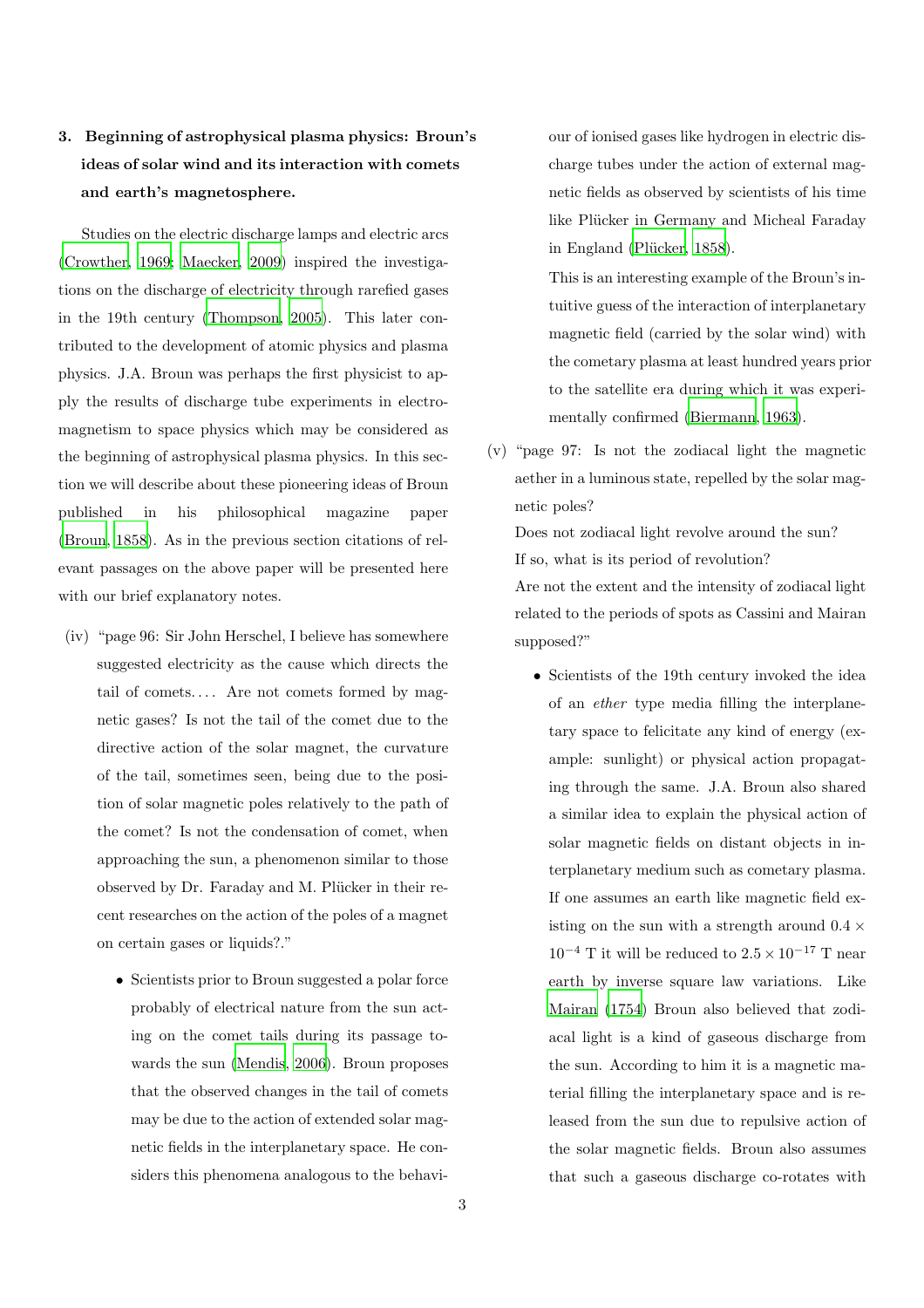sun implying that is possibly a continuous outflow from our star. He also suggests that the density of the above interplanetary material (as known from intensity and size variations of the zodiacal light). can possibly change with the phase of the sunspot activity cycle.

- (vii) "page 97: From the known action of the sun on gases of comets, may we not infer some action of the sun on the gases forming our own atmosphere?. . . Should not the sun acting as a magnet on the magnetic gases forming our atmosphere, and by induction on the terrestrial magnet, cause the atmosphere to assume an ellipsoidal form, having the greater axis in or near the plane of equator?. . . If the form which the atmosphere assumed, under the influence of terrestrial and solar magnets, were some what irregular (as in some figures assumed by magnetic liquids, between poles of a magnet as in M. Plücker's experiments)...
	- Eventhough several models of the possible interactions of solar wind particles with earth's magnetic field were developed during the first half of the 20th century (see [Mitra](#page-6-3), [1952,](#page-6-3) for details) the deformation of the earth's magnetosphere from the dipole geometry (day side compression and extended magnetic tail) due to interaction with the continuous solar wind flow was not known until the spacecraft age [\(Kivelson and Russel](#page-6-26), [1995\)](#page-6-26). But Broun could anticipate this discovery at least hundred years prior to its experimental confirmation. He could also infer that the physical mechanisms behind interaction of extended solar magnetic fields (carried by the solar wind) with comets and earth's magnetic atmosphere are identical or similar in nature.

It is well known that search for the physical nature of cathode rays lead to the discovery of electrons by J.J. Thompson in 1897 [\(Thompson](#page-6-27), [1897\)](#page-6-27). Actually cathode rays was discovered much earlier through pioneering experiments carried by (Plücker,  $1858$ ) on the action of external magnetic field on rarefied gases in discharge tubes. The shape of light glows in these discharge tubes (Geisslers tubes) used by Plücker for the above experiments surprisingly resembled the shape of earth's magnetosphere (see Fig. [1\)](#page-4-0). Plücker's experimental results served as an inspiration to J.A. Broun to model the interaction of extended solar magnetic fields (propagating through a gaseous ether media in interplanetary space as assumed by him) with the earth's magnetic atmosphere (or magnetosphere). According to Broun the shape of the earth's magnetosphere is deformed and resembles an ellipsoid with greater axis near the geomagnetic equator.

- (viii) "page 95: Is not the case that the magnetic disturbances coexists always with the spots; but it is not impossible that during the formation of the spots the disturbance is produced that is to say at the period when the supposed *discharge* of the sun's electrical atmosphere occurs (words in italics form part of original text).
	- Broun makes same comments on the solar origin of geomagnetic storms. He suggests two possibilities to explain the observed association between sunspot activity and magnetic storms. It can be related to the phenomenon of formation of sunspots itself. Another possibility is that magnetic storms in earth occurs when an electrical discharge from the solar atmosphere occurs. The later suggestion of Broun is similar to the model of [Goldstein \(1881\)](#page-6-2) who assumed particle emission from sunspots as the cause of the observation of aurora on earth.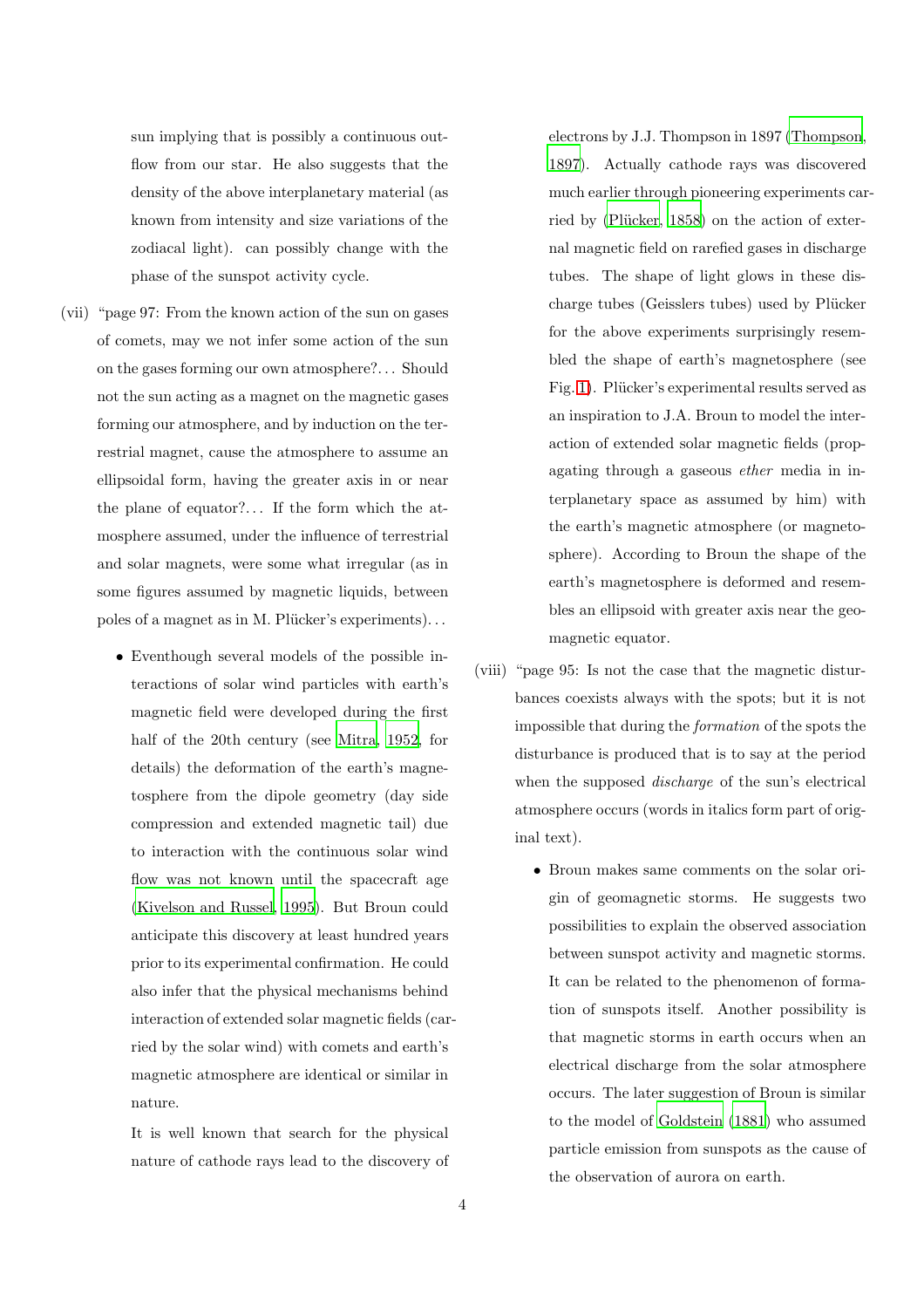

<span id="page-4-0"></span>Figure 1: The Geissler tubes and glows shown as fringe type patterns inside the same used by Plücker in his discharge tube experiments (part of plate I of Plücker, 1858)

- (ix) "page 94: After a magnetic disturbance there is a diminition of force shown on earth, which remains for some days as if there had been a violent action with the result of loss of energy."
	- Geomagnetic storm occurrences in the mid/low latitudes is characterised by a significant decrease in the horizontal component of the earth's magnetic field lasting upto 2–3 days during the main phase of such magnetic disturbances. They are now understood to be part of large energy dissipation events in the magnetosphere–ionosphere systems as a consequence of solar windmagnetosphere energy coupling [\(Akasofu, 1981\)](#page-6-28). It is quite interesting to find that Broun could anticipate long ago (in 1858) that geomagnetic storms are indeed part of a huge energy dissipation phenomena in the earth environment involving strong or violent physical interactions.

## 4. Discussion

Several decades prior to the dawn of modern atomic physics and plasma physics, Broun could propose several pioneering ideas in solar-terrestrial physics which were rediscovered during the 20th century (Table [1\)](#page-5-0). J.A. Broun was a versatile genius who could think much ahead of his

time. As a visionary he could find striking similarities between interaction of solar magnetic fields with cometary or magnetospheric plasma and ionised gas behaviour under external magnetic fields in discharge tube experiments. This perhaps opened a new branch of study 'astrophysical plasma physics' surprisingly during the middle of 19th century.

Scientists of the 18th century like [Mairan \(1754\)](#page-6-25) and early 19th century like Cassini suggested that interplanetary space is filled with matter of solar origin and Zodiacal light (now understood to be an optical phenomena in earth's atmosphere) is visible manifestation of the same. [Broun \(1858](#page-6-8)) provided a physical basis to these ideas by proposing that 'magnetic gases' are continuously flowing outward from the solar atmosphere to the interplanetary medium by the repulsive action of solar magnetic fields on these gases. . . Later in 1874 during the discussion of Trivandrum geomagnetic observations he proposed a thermodynamical mechanism of coronal expansion to account for the solar wind outflow from the sun which is cited below [\(Broun, 1874\)](#page-6-29).

"I believe the facts now certainly connected with solar and lunar magnetic action cannot be explained without the existence of an electric medium similar to through it may be denser than in which light and heat are propagated.

As a footnote: The idea of such a medium was sug-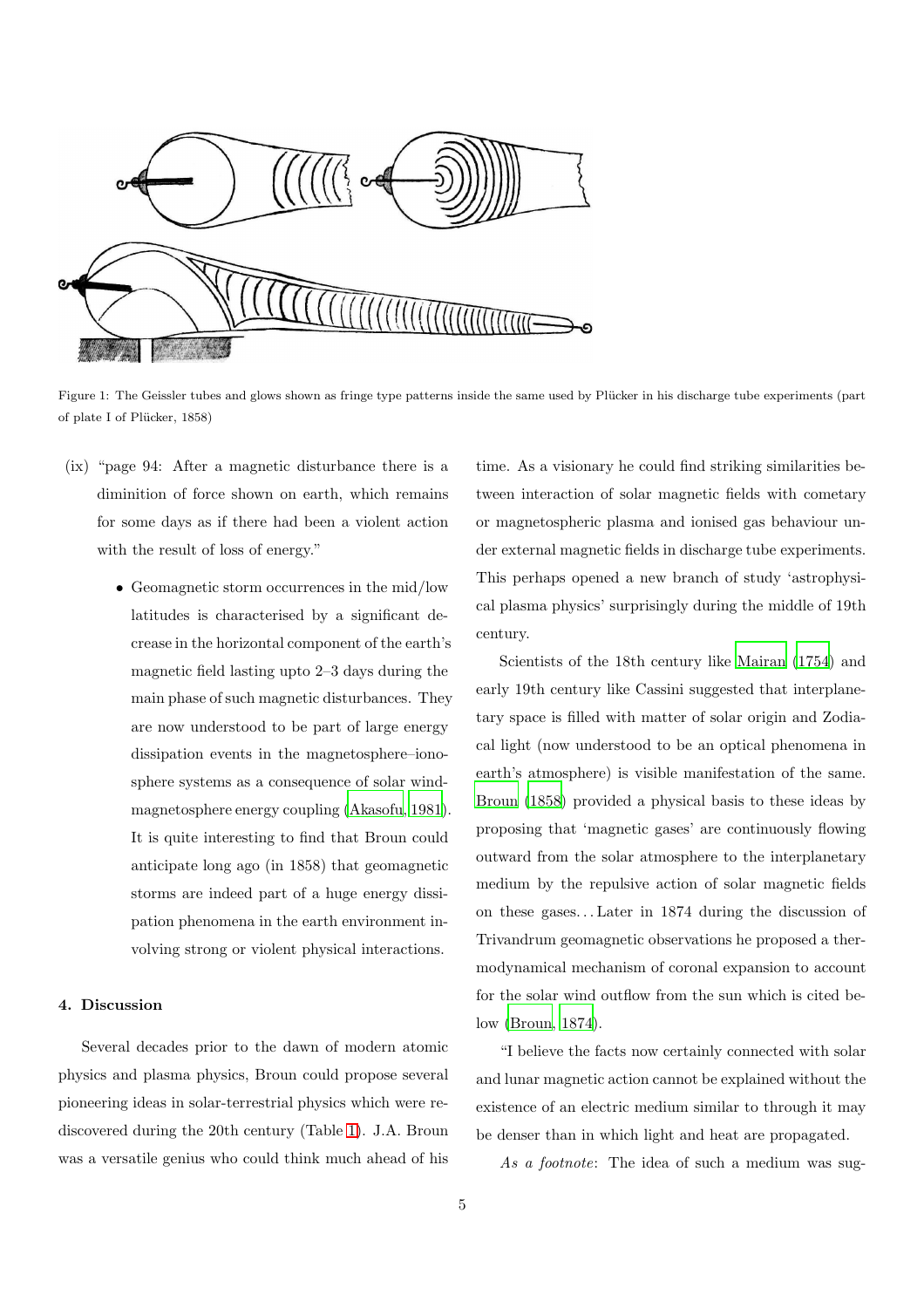|    | Broun's ideas                                       | Rediscovery during the 20th century               |
|----|-----------------------------------------------------|---------------------------------------------------|
| 1. | Nature and origin of solar wind (Broun, 1874, with  | Hydrodynamic theory (Parker, 1960) Satellite ob-  |
|    | additions in)                                       | servations during 1958–62                         |
| 2. | Sunspot activity: possible connection with plane-   | Shuster $(1905)$                                  |
|    | tary dynamics in the solar system                   |                                                   |
| 3. | Nature of large scale solar magnetic fields:-       |                                                   |
|    | (a) origin due to an electromagnetic induction pro- | Dynamo theory of Larmor (1919)                    |
|    | cess in the sun                                     |                                                   |
|    | (b) tilted dipole configuration                     | (Shultz, 1973)                                    |
|    | (c) north-south asymmetry in solar polar magnetic   | (Babcock, 1959)                                   |
|    | fields                                              |                                                   |
| 4. | Solar wind and IMF plasma interactions:             |                                                   |
|    | (a) with earth's magnetosphere causing distortion   | Explorer satellite observations                   |
|    | in shape                                            | (Kivelson and Russel, 1995)                       |
|    | (b) with comet tails                                | Biermann (1963), Neidner and Brandt<br>$(1978)$ , |
|    |                                                     | Neidner $(1982)$                                  |
| 5. | Geomagnetic storm as a significant energy dissi-    | Solar-wind magnetosphere energy coupling models   |
|    | pation phenomena in the terrestrial environment     | Akasofu (1981)                                    |

<span id="page-5-0"></span>Table 1: Pioneering ideas of J.A. Broun in 1858 and its rediscovery during the 20th century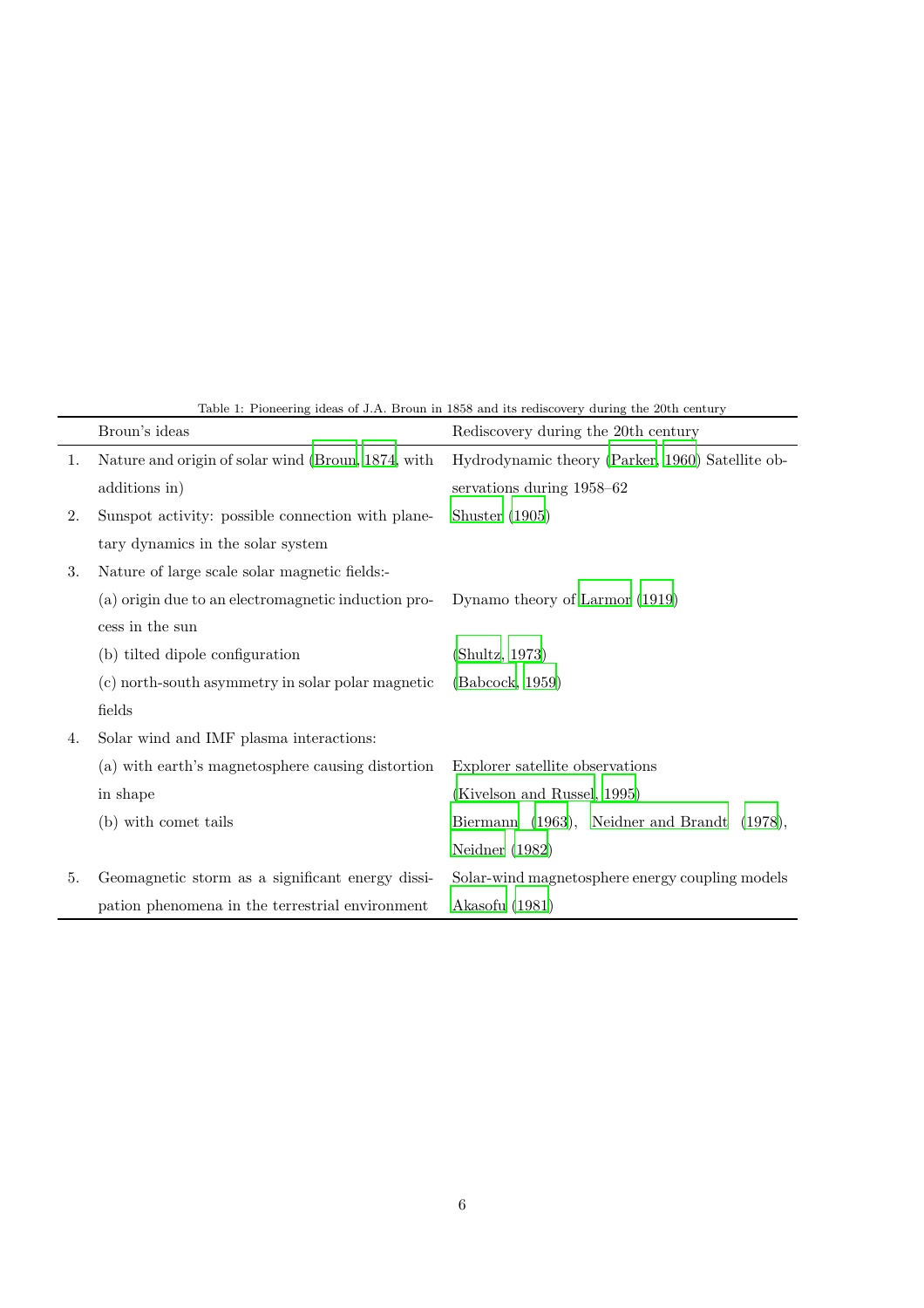gested by Herchel in 1843 (see for eg. [Steven Ruskin](#page-6-34), [2004\)](#page-6-34). It is quite possible that there may be denser medium around the sun. I have long ago suggested that the zodiacal light is formed in this medium by the passage of electric fluid [\(Broun](#page-6-8), [1858](#page-6-8)). If M. Fayes theory of the repulsive action of solar heat, which blows out the cometary gases so many millions of miles could be assumed the same action should blow off a part of solar gases."

## 5. Conclusions

- 1. John Allan Broun, the Scottish geophysicist could propose several pioneering hypotheses/postulates in solar terrestrial physics which are published in 1858 and 1874.
- 2. Broun could suggest physical mechanisms for continuous solar wind flow and solar coronal expansion in the above years.
- 3. Broun was responsible for the beginning of Space Plasma Physics in the middle of 19th century when we applied the experimental results of the behavior ionized gases in discharge tubes to Space physics. He could explain solar wind interactions with come tails and earth's magnetosphere much before the Space age and dawn of plasma physics. This preceded Birkeland's Terrella experiments in laboratory space physics by at least fourty years.
- 4. Broun's postulates about nature and origin of solar magnetic fields, sunspot activity and geomagnetic storms in 1858 were in agreement with modern findings during the 20th century.

## References

- <span id="page-6-28"></span>Akasofu, S.I., 1981. Space Sci. Rev. 28, 121. Babcock, H.D., 1959. Astrophys. J. 130, 364.
- <span id="page-6-16"></span><span id="page-6-4"></span>Biermann, L., 1951. Z. Astrophys. 29, 274.
- <span id="page-6-24"></span>Biermann, L., 1963. Space Sci. Rev. 1, 553.
- <span id="page-6-5"></span>Broun, J.A., 1848. Trans. R. Soc. Edinburgh 18, 401.
- <span id="page-6-8"></span>Broun, J.A., 1858. Phil. Mag. (4th Series), 16, 81.
- <span id="page-6-29"></span>Broun, J.A., 1874. Observations of Magnetic Declination made at Trivandrum and Agustia Malley in the observatories of His Highness Maharajah of Travancore in the years 1852 to 1869, Trivandrum Magnetic Observations - Vol 1, Henry S. King and Company, 546.
- <span id="page-6-6"></span>Broun, J.A., 1878. Phil. Trans. Roy Soc. Lond. 166, 387.
- <span id="page-6-7"></span>Clerke, A.M., 2004. in Anita Mc. Cound (Eds.) Oxford Dictionary of National Biography, Oxford University Press, London, 923.
- <span id="page-6-20"></span>Crowther, J.G., 1969. A Short History of Science, The Chancer Press, Suffolk, UK, 153.
- <span id="page-6-11"></span>De La Rue, W., Loewy, B., 1865. Proc. Roy. Soc. Lond. 14, 59.
- <span id="page-6-12"></span>De La Rue, W., Stewart, B., Loewy, B., 1872. Proc. Roy. Soc. Lond. 20, 210.
- <span id="page-6-2"></span>Goldstein, S., 1881. Wiedemanne. Ann. 12, 266.
- <span id="page-6-13"></span>Hung, C.C., 2007. Apparent relations between solar activity and solar tides caused by planets, NASA/TM-2007-214817, Glenn Research, Cube, Cleveland, 1.
- <span id="page-6-26"></span>Kivelson, M.G., Russel, C.T., 1995. Introduction to Space Physics, Cambridge University Press, New York, 5.
- <span id="page-6-31"></span>Larmor, 1919. Rep. Brit. Assoc. 87, 159.
- <span id="page-6-18"></span>Lockwood, M., Stamper, B., Wild, M.N., 1999. Nature 399, 437.
- <span id="page-6-19"></span>Love, J.J., Rigler, E.J., Gibson, S.E., 2012. J. Geophys. Res. 39, L04102, doi.10.1029/2011 G LO 50702.
- <span id="page-6-21"></span>Maecker, J., 2009. The Electric Arc, H Popp Matlab GmbH Publication, Germany, 1.
- <span id="page-6-25"></span>Mairan, De, 1754. Traité de l'Aurore Boréale, 2nd edn, Paris, 264.
- <span id="page-6-17"></span>Makarov, V.I., Makarova, V.V., 1996. Solar Phys. 163, 267.
- <span id="page-6-22"></span>Mendis, D.A., 2006. in Tsurutani, et al. (Eds.) Recurrent Magnetic Storms, Corotating Solar Wind Streams, Geophys. M Ser. 167, American Geophysical Union, Washington, 31.
- <span id="page-6-3"></span>Mitra, S.K., 1952. The Upper Atmosphere, Asiatic Society Publication, Calcutta, 445.
- <span id="page-6-32"></span>Neidner, M.B. Jr. and Brandt, J.C., 1978. Astrophys. J. 223, 655.
- <span id="page-6-33"></span>Neidner, M.B. Jr., 1982. Astrophys. J. Supp. Ser. 48, 1.
- <span id="page-6-14"></span>Novotny, E., Fairbridge, R.W., 1967. The Encylopedia of Atmospheric Sciences and Astrology, Reinhold Publication Corporation, New York, 759.
- <span id="page-6-9"></span>Parker, E.N., 1960. Astrophys. J. 132, 821.
- <span id="page-6-0"></span>Parker, E.N., 1989. Astrophys. J. 225, 792.
- <span id="page-6-23"></span>Plücker, M., 1858. Phil. Mag. 16, 119.
- <span id="page-6-1"></span>Rypdal, K. and Brundtland, T., 1997. Jl. de Physique IV 7, 113–132.
- <span id="page-6-10"></span>Schawabe, J., 1844. Astron. Nachr. 21, 233.
- <span id="page-6-15"></span>Shultz, M., 1973. Astrophys. Space Sci. 24, 371.
- <span id="page-6-30"></span>Shuster, A., 1905. Proc. Roy. Soc. Lond (Ser.A) 85, 309.
- <span id="page-6-34"></span>Steven Ruskin, 2004. John Herschel's Cape Voyages, Private Science, Public Imagination and the Ambitions of the empire, Ashgate Publishing Ltd., Hans, England, 132.
- <span id="page-6-27"></span>Thompson J.J., 1897. Phil. Mag. 44, 293.